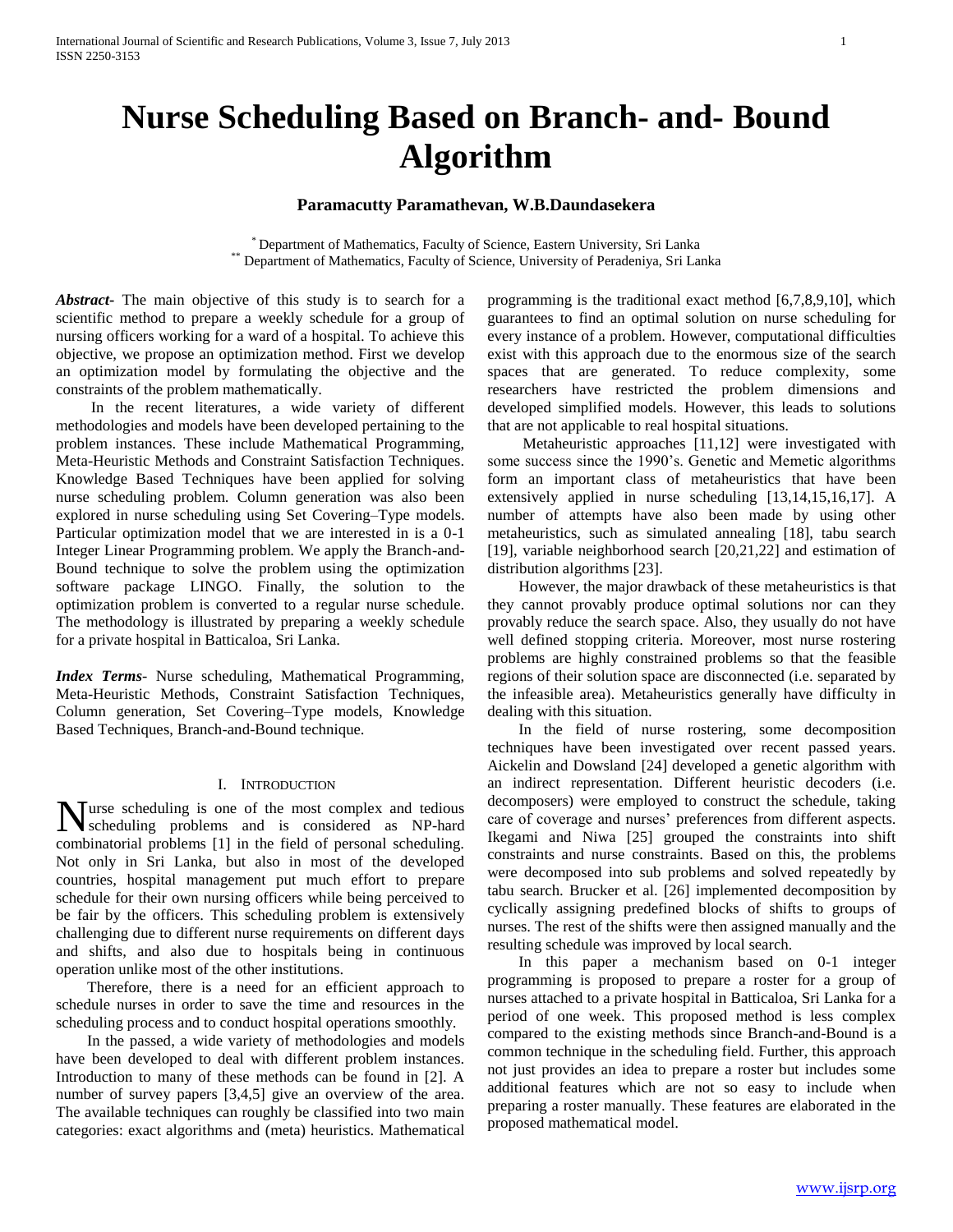International Journal of Scientific and Research Publications, Volume 3, Issue 7, July 2013 2 ISSN 2250-3153

 The rest of the paper is organized as follows. Following section describes research elaborations and the subsequent sections present the results and appendices. Finally, we conclude the paper with our conclusion.

## II. RESEARCH ELABORATIONS

 Prior to the optimization model, we introduce the notations and meanings of technical terms that are being used. Next we present the optimization model to solve the rostering problem.

1. Let  $N = \{1, 2, \ldots, \hat{n}\}$  be the set of nurses. For any

 $n \in N$ ,  $y_n$  and  $z_n$  be the maximum number of working days and maximum number of night shifts to be assigned for the nurse  $\overrightarrow{n}$  within the scheduling period respectively.

- 2. Let  $T = \{1(early), 2(day), 3(late), 4(night)\}\,$ <sub>be</sub> the set of shift types of equivalent length of 8 hours each day.  $\overline{a}$
- 3. Let  $D = \{1,2, \ldots, d\}$  $= \{1, 2, \ldots, d\}$  be the days in the scheduling time horizon.
- 4. Let  $R_{d-t}$  be demand of number of nurses on day  $d \in D$  of shift type  $t \in T$ .
- 5. Let  $k_1$  be the maximum number of consecutive working days within the scheduling period.
- 6. Let  $k_2$  be the maximum number of consecutive night shifts within the scheduling period.
- 7. Let  $P_{n-d-1}$  be a penalty occurring if the nurse  $n \in N$  is scheduled to work at shift type  $t \in T$  on  $_{\text{day}}d \in D$ .

 Our task is to assign nurses for different shift types according to the demand on each day in the planning time horizon. It should satisfy the following standard requirements which are common to most of the nurse scheduling problems.

- I. Demand at a shift type on a particular day should be satisfied.
- II. A nurse should be assigned for at most one shift a day.
- III. At most maximum number of working days should be assigned for a nurse in this time horizon.
- IV. At most maximum number of night shifts should be assigned for a nurse in this time horizon.

 In addition to these standard requirements following special requirements are request by the nursing officers:

V. No night shifts between two non-night shifts.

- VI. Shift 1 or Shift 2 should not be assigned after night shift.
- VII. Maximum number of consecutive working days is 3.
- VIII. Maximum number of consecutive night shifts is 3.

Next we introduce the decision variables. Let

 $\mathbf{I}$ ┤  $=\left\{$ 0, other wise. 1,if nursen is assigned fortheshif typet on day  $-d$ *d*  $x_{n_d t}$ 

 Introducing these decision variables, the optimization model which incorporates both common and special requirements can be presented as:

$$
\sum_{n \in \mathbb{N}} \sum_{d \in D} \sum_{t \in T} p_{n_d-t} x_{n_d-t}
$$
 Minimize

Subject to

$$
\sum_{n \in N} x_{n_d} = r_{d_i}, \forall d \in D, t \in T
$$
  

$$
\sum_{t \in T} x_{n_d} \le 1, \forall n \in N, d \in D
$$
  

$$
\sum_{d \in D} \sum_{t \in T} x_{n_d} \le y_n, \forall n \in N
$$
  

$$
\sum_{d \in D} x_{n_d} \le z_n, \forall n \in N
$$

$$
x_{n_{-d-1-4}} - x_{n_{-d-4}} + x_{n_{-d+1-4}} \ge 0, \forall n \in N, d \in \{2, 3, 4, 5, 6\}
$$
  

$$
x_{n_{-d-1-4}} + x_{n_{-d-1}} + x_{n_{-d-2}} \le 1, \forall n \in N, d \in D
$$
  

$$
\sum_{d=1}^{k_{1}+l} x_{n_{-d-1}} \le k_{1}, \forall n \in N, l \in \{1, 2, 3, 4\}
$$
  

$$
\sum_{d=1}^{k_{2}+l} x_{n_{-d-4}} \le k_{2}, \forall n \in N, l \in \{1, 2, 3, 4\}
$$

 The mathematical model described above is for preparing a weekly schedule for wards up to 20 nurses at a private hospital at Batticaloa, Sri Lanka. These schedules must respect working contracts and meet the demand for a given number of nurses on each shift type, while being perceived to be fair by the nurses themselves.

 The objective function of our optimization model is considered as a cost function, where cost is interpreted as penalty and penalty is defined based on the desirability of a nurse to work at a shift type on a day. Therefore, our attempt is to minimize the penalty subject to the given constraints. These penalties appeared as coefficients in the objective function.

 Hospital administration requires 3 nurses at each shift so the demand  $R_{d-t}$  is uniform and is equal to 3 for all shifts throughout the time horizon. Also, maximum number of working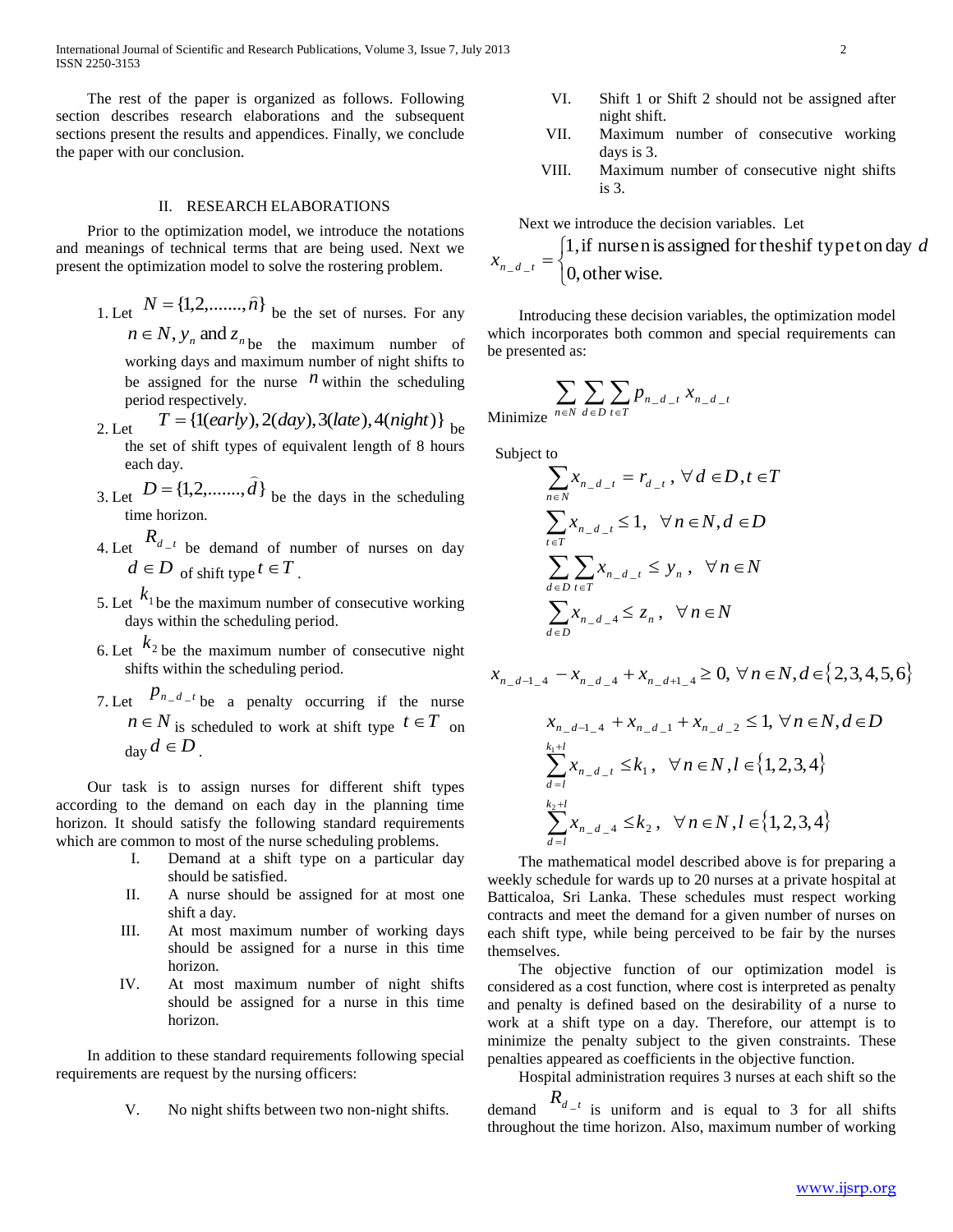days and maximum number of night shifts for a nurse are uniform and are assumed to be 5 and 4 respectively. That is,  $y_n = 5$  and  $z_n = 4$  for each nurse. Further, both the maximum number of consecutive working days,  $k_1$  and maximum number of consecutive night shifts,  $k_2$  within the scheduling period are required to be 3.

# III. RESULTS AND DISCUSSION

 This proposed model is applied to a private hospital with 20 nurses. By using the information obtained from the hospital administration as well as nursing officers. A 0-1 integer linear programming model is formulated, which consists of 560, 0-1 binary decision variables and 409 constraints.

 Computations are carried on a COMPACT laptop, Intel Celeron1.66GHz processor and 1 GB RAM.

 The result obtained by solving the 0-1 Integer Linear Programming problem is presented in the following table. Here, numbers represent the shift type for corresponding days:

| N.No<br>D.No |               | 2      | 3 | $\overline{4}$ | 5      | -6 | 7 | 8      | 9                                  | 10 | 11 | 12 | 13 | 14 | $\vert$ 15 | <b>16</b> | 17 | 18 | <b>19</b> | <b>20</b> |
|--------------|---------------|--------|---|----------------|--------|----|---|--------|------------------------------------|----|----|----|----|----|------------|-----------|----|----|-----------|-----------|
|              |               | ◠      |   |                |        |    |   | 4      |                                    |    |    |    |    |    | ◠          | ◠         |    |    |           |           |
|              | 4             |        |   | $\rightarrow$  | ∍<br>∠ |    |   | 2      |                                    |    |    |    |    | ◠  |            |           |    | ⌒  |           | ◠         |
|              |               | ◠<br>∠ |   |                |        | 4  |   | $\sim$ | 3                                  |    |    |    |    | ◠  | 4          |           | 4  |    |           | ⌒         |
|              |               | 4      |   |                | ↑<br>∠ | ◠  |   |        | $\sim$<br>$\overline{\phantom{a}}$ |    |    |    |    |    |            |           |    |    |           |           |
|              |               |        |   |                | 4      |    | ⌒ |        | $\overline{4}$                     |    |    |    |    |    | $\sim$     | ◠<br>∠    | ⌒  |    | $\sim$    |           |
|              |               |        |   |                | ◠<br>∠ |    |   |        |                                    |    |    | 4  |    |    |            |           | ◠  |    |           |           |
|              | $\mathcal{L}$ |        |   |                |        |    |   | ◠<br>∼ | ◠<br>∠                             |    |    |    |    |    |            |           |    |    |           |           |

 First row, N.No represents nurse number and the first column, D.No represents day number.

 From the above table it can be observed that this hospital runs with excess nurses. So we decided to reduce the number of nurses one by one and solve the model repeatedly for 19, 18,17 and 16 nurses. Finally, we come to a conclusion that 17 is the optimal number of nurses to run this hospital subject to the above rules or constraints with the given penalty values. Further, this can be 16, if the nursing officers agree to work up to 6 days in one week. Solution for the model with number of nurses 17 and 16 are given in the table-I and table-II in Appendix-I.

## IV. CONCLUSION

 We have developed an optimization model for nurse scheduling. We have also proposed a method of solution to solve the model. This method will guide to prepare a nurse schedule more efficiently, accurately and quickly for any ward of a hospital which satisfies the nurses' preferences and regulations provided by the hospital administrators.

 In our model, all nurses are considered as same grade. But there are hospitals nurses are in different grades. According to their qualifications/experience demand for different grades may vary. One of our future works in this study will include the incorporation of grades in the formulation. This will produce more realistic results. Next aspect will be the time horizon. It is always advisable to have a long time horizon because nurses can plan their personal work in advance if they know their roster. Also preparing a weekly schedule is a time consuming activity. So in the future we will consider monthly roster with adequate number of nurses.

#### APPENDICES

#### **APPENDIX-I**

 Table-I shows the solution for the model for 17 nurses. The Integer Linear Programming problem contains 476 binary variables and 505 constraints.

| N.No<br>D.No | -1     | $\mathbf{2}$ | 3      | $\overline{\mathbf{4}}$ | 5      | 6                        | $\overline{7}$ | 8          | 9 | 10 | 11 | 12 | 13 | -14 | 15 | 16 | 17 |
|--------------|--------|--------------|--------|-------------------------|--------|--------------------------|----------------|------------|---|----|----|----|----|-----|----|----|----|
|              | $\sim$ |              | ◠      |                         |        |                          |                |            |   |    |    |    |    | ⌒   |    |    |    |
|              |        | ◠            |        | ∍<br>∠                  | 2      |                          |                |            |   |    |    |    |    | ⌒   |    |    |    |
|              |        | ◠            |        |                         |        | $\sim$                   |                |            | ⌒ |    |    |    |    |     |    |    |    |
|              |        |              | $\sim$ | 3                       | ി<br>∠ |                          |                |            |   | ∸  |    |    |    |     |    |    |    |
|              |        |              |        |                         |        |                          |                | $\sqrt{2}$ |   |    |    |    |    |     |    |    |    |
|              |        |              | 2      |                         | ◠<br>∠ | $\overline{\phantom{a}}$ |                |            |   |    |    |    |    |     |    |    |    |
|              |        |              |        |                         |        | ◠                        |                | ി          | ⌒ |    |    |    |    |     |    |    |    |

**Table-I**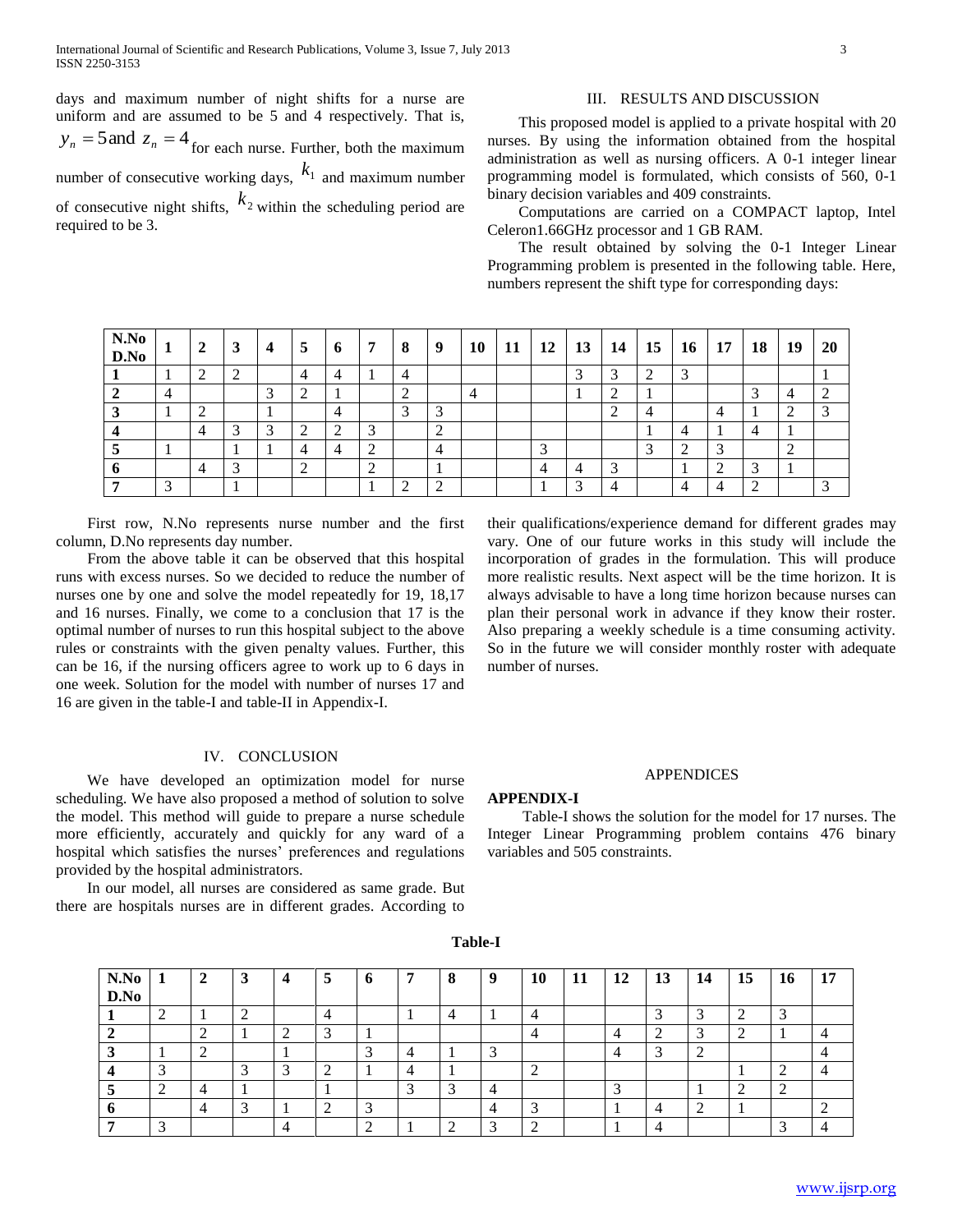Here we can see that nurse number 11 is off in this week since he/she gave large penalty values compared with other nurses.

Table-II shows the solution for the problem with 16 nurses. This problem contains 448 variables and 477 constraints.

**Table-II**

| N.No<br>D.No | 1 | $\mathbf{2}$             | 3 | 4 | 5 | Ð | 7 | 8 | 9 | 10 | 11 | 12 | 13 | - 1 | 15 | 16 |
|--------------|---|--------------------------|---|---|---|---|---|---|---|----|----|----|----|-----|----|----|
|              |   |                          |   |   |   |   |   |   |   |    |    |    |    |     |    |    |
|              |   |                          |   |   | ⌒ |   |   |   |   |    |    |    |    |     |    |    |
|              |   |                          |   |   |   |   |   |   |   |    |    |    | ⌒  |     |    |    |
|              |   |                          |   | ⌒ |   |   |   |   |   |    | ◠  |    |    |     |    |    |
|              |   |                          |   |   |   |   |   | ◠ |   |    |    |    |    |     |    |    |
|              |   |                          |   |   |   |   |   |   |   | ╭  |    |    |    |     |    |    |
|              |   | $\overline{\phantom{0}}$ |   |   |   |   |   |   |   |    |    |    | ◠  |     |    |    |

#### **Appendix-II**

This appendix gives the  $C++$  code to generate 0-1 integer Programming Problem.

#include<iostream.h> #include<conio.h> #include<fstream.h> int const num\_of\_nurses=20; //20 nurse problem int const demand=3; int const num\_of\_shifts=4; int const time\_horizone=7; int const max\_num\_of\_dayshifts=5; int const max\_num\_of\_nightshifts=4; int const max\_num\_of\_consecutive\_night\_shifts=3; int const max\_num\_of\_consecutive\_working\_days=3; //ofstream testfile("C:\\Param\\objective.txt"); int i,j,k,r; int main() { //\* consraint1 start ofstream testfile3("C:\\Param\\cons1.txt"); for $(j=1;j\leq$ time\_horizone; $j++$ ) {  $for(k=1;k<=num_of\_shifts;k++)$  ${ for (i=1;i<=num_of_nurses;i++) }$ {  $\qquad$  if (i==num\_of\_nurses) { cout<<"x"<<i<<''\_"<<i<<''\_"<<k; testfile3<<"x"<<i<<'\_"<<i<<'\_"<<<k; } else { cout<<"x"<<i<<"\_"<<j<<"\_"<<k<<"+"; testfile3<<"x"<<i<<'\_"<<<i<<'\_"<<<<</><<'\_"<<<<<</><<'\_"<<<<<<'-'"; } } cout<<"="<<demand<<";"<<endl<<endl; testfile3<<"="<<demand<<";"<<endl<<endl; } cout<<endl<<endl: testfile3<<endl<<endl;

} //end of cons1\*/ /\*consraint2 start ofstream testfile3("C:\\Param\\cons2.txt"); for  $(i=1;i=num_of_nurses;i++)$ {  $f(x) = 1$ ;  $j \leq$  time\_horizone;  $j +$ {  $f(x=1); k<=num_of_shits; k++)$ { if  $(k == num of shifts)$ { cout<<"x"<<i<<'\_"<<<i<<'\_"<<<i</ testfile3<<"x"<<i<<'\_"<<i<<'\_"<<<i<</><'\_"<<<</><<<< } else { cout<<"x"<<i<<"\_"<<j<<"\_"<<k<<"+"; testfile3<<"x"<<i<<'\_"<<<j<<''\_"<<k<<''+"; } } cout<<"<=1"<<";"<<endl; testfile3<<"<=1"<<";"<<endl; cout<<endl; testfile3<<endl; } cout<<endl<<endl; testfile3<<endl<<endl; } end of consraint2......\*/ /\*constraint3 start ofstream testfile3("C:\\Param\\cons3.txt"); for  $(i=1;i=num of$  nurses; $i++)$ {  $for(j=1;j \leq time\_horizone;j++)$ {  $f(x=1;k=num_of_shifts;k++)$ { if (j==time\_horizone  $& \& k==4$ ) { cout<<"x"<<i<<'\_"<<i<<'\_"<<<i</><</><<i</> testfile3<<"x"<<i<<'\_"<<i<<'\_"<<<i</><<'\_"<<<</><<<<<</ } else {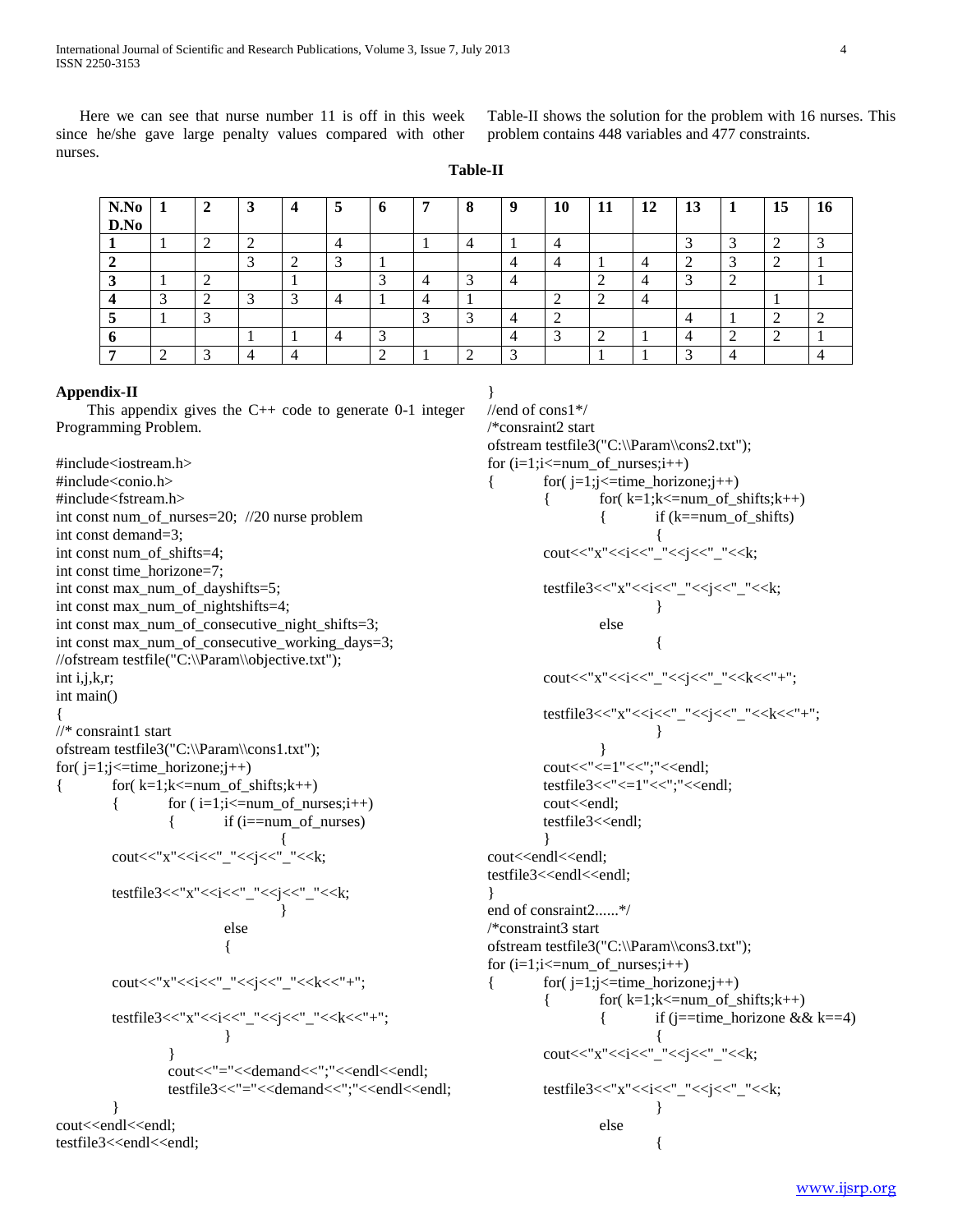International Journal of Scientific and Research Publications, Volume 3, Issue 7, July 2013 5 ISSN 2250-3153

```
cout<<"x"<<i<<"_"<<j<<"_"<<k<<"+";
         testfile3<<"x"<<i<<'_"<<<i<<'_"<<<i<</><<'_"<<<</><<<<<<'-'";
                             }
                   }
         }
         cout<<"<="<<max_num_of_dayshifts<<";"<<endl<<en
         testfile3<<"<="<<max_num_of_dayshifts<<";"<<endl<
<endl;
end of consraint3*/
/*constraint4 start
ofstream testfile3("C:\\Param\\cons4.txt");
for (i=1;i=num_of_nurses;i++){ f(x) = f(y) = f(z) for (j=1; j \leq t \text{ time\_horizon}e; j++)if (i!=time\,horizone){ cout << "x" << < i< <'' "<<< '' <' 4" << ''+";
```
dl;

}

testfile3<<"x"<<i<<i<<'\_"<<<i<<i><<i</><<i<i<i</><<i<i<i</><<i<i<i</ } else { cout<<"x"<<<i<<'\_"<<<i<<'\_4"; testfile3<<" $x"<"<<i<<" $4"$ ;$  } }

```
cout<<"<="<<max_num_of_nightshifts<<";"<<endl;
         testfile3<<"<="<<max_num_of_nightshifts<<";"<<endl
;
}
end of consraint4*/
/*constraint5 start
ofstream testfile3("C:\\Param\\cons5.txt");
for (i=1;i=num of nurses;i++){ for } (i=2; j < time\_horizone; j++)\mathrm{cout}<<"x"<<i<<"_"<<i-1<<''_"<<''4"<<''-
"<<<"x"<<i<<'_ "<<i<<''_"<<i<<''_"<<i<<''_"<<i<<''_"<<i<<''_"<<i'<<''_"<<i'<<''_"
_"<<"4"<<">=0;"<<endl;
testfile3<<"x"<<i<<'_"<<i</><<i><<i><<i<i<i</>-1<<'_"<<<''4"<<"-
"<<"x"<<i<<"_"<<j<<"_"<<"4"<<"+"<<"x"<<i<<"_"<<j+1<<"
_"<<"4"<<">=0;"<<endl;
         }
         cout<<endl;
         testfile3<<endl;
}
end of consraint5*/
/*constraint6 start
```
ofstream testfile3("C:\\Param\\cons6.txt"); for  $(i=1;i=num of$  nurses; $i++)$ {  $f(x) = 2$ ;  $\leq$  = time\_horizone;  $j$ ++)  $\text{cout}<< "x"<_"<<i-$ 1<<"\_"<<"4"<<"+"<<"x"<<i<<"\_"<<j<<"\_"<<"1"<<"+"<<"x"<  $\langle i \langle 1 \rangle$  <//>  $\langle -1 \rangle$   $\langle -1 \rangle$   $\langle -1 \rangle$   $\langle -1 \rangle$   $\langle -1 \rangle$   $\langle -1 \rangle$   $\langle -1 \rangle$   $\langle -1 \rangle$   $\langle -1 \rangle$   $\langle -1 \rangle$   $\langle -1 \rangle$   $\langle -1 \rangle$   $\langle -1 \rangle$   $\langle -1 \rangle$   $\langle -1 \rangle$   $\langle -1 \rangle$   $\langle -1 \rangle$   $\langle -1 \rangle$   $\langle -1 \rangle$   $\langle -1 \rangle$   $\langle -1 \rangle$   $\langle -1 \rangle$   $\langle -1 \$ testfile3<<"x"<<i<<'\_"<<j-1<<"\_"<<"4"<<"+"<<"+"<<"+"<<"+"<<"x"< <i<<"\_"<<j<<"\_"<<"2"<<"<=1;"<<endl;

} cout<<endl; testfile3<<endl; } end of consraint6\*/ //no consercutive night shifts /\*constraint7 start ofstream testfile3("C:\\Param\\cons7.txt"); for  $(i=1;i=num_of_nurses;i++)$ {  $for$   $(r=1); r \leq (time\_horizon$ max\_num\_of\_consecutive\_night\_shifts);r++) { for(j=r;j<=(r+max\_num\_of\_consecutive\_night\_shifts);j ++) { if (j<r+max\_num\_of\_consecutive\_night\_shifts)  ${\rm \bf count}<<{\rm \bf x}<<{\rm \bf x}<<{\rm \bf x}'-<{\rm \bf x}<<{\rm \bf x}'-<{\rm \bf x}<<{\rm \bf x}'-<{\rm \bf x}<<{\rm \bf x}'-{\rm \bf x}$ testfile3<<"x"<<i<<'' "<<i<<'' 4"<<''+"; } else

$$
cut<< "x"<\n
$$
testfile3<< "x"<\n
$$
\}
$$
$$
$$

{

cout<<"<="<<max\_num\_of\_consecutive\_night\_shifts< <";"<<endl;

testfile3 $<<$ " $<<$ max num of consecutive night shif ts<<";"<<endl;

} } cout<<endl; testfile3<<endl; end of consraint7\*/

/\*constraint8 start ofstream testfile3("C:\\Param\\cons8.txt"); for  $(i=1; i<=num_of_nurses; i++)$ { for  $(r=1); r \leq (time\ horizon)$ max\_num\_of\_consecutive\_working\_days);r++) { for(j=r;j<=r+max\_num\_of\_consecutive\_working\_days;j ++) for $(k=1;k\leq num_of_shifts;k++)$  $\{$  if  $($ j==r+max\_num\_of\_consecutive\_working\_days && k==num\_of\_shifts ) { cout<<"x"<<i<<'\_"<<i<<'\_"<<<i</><<i</> testfile3<<"x"<<i<<"\_"<<j<<"\_"<<k; } else { cout<<"x"<<i<<"\_"<<j<<"\_"<<k<<"+";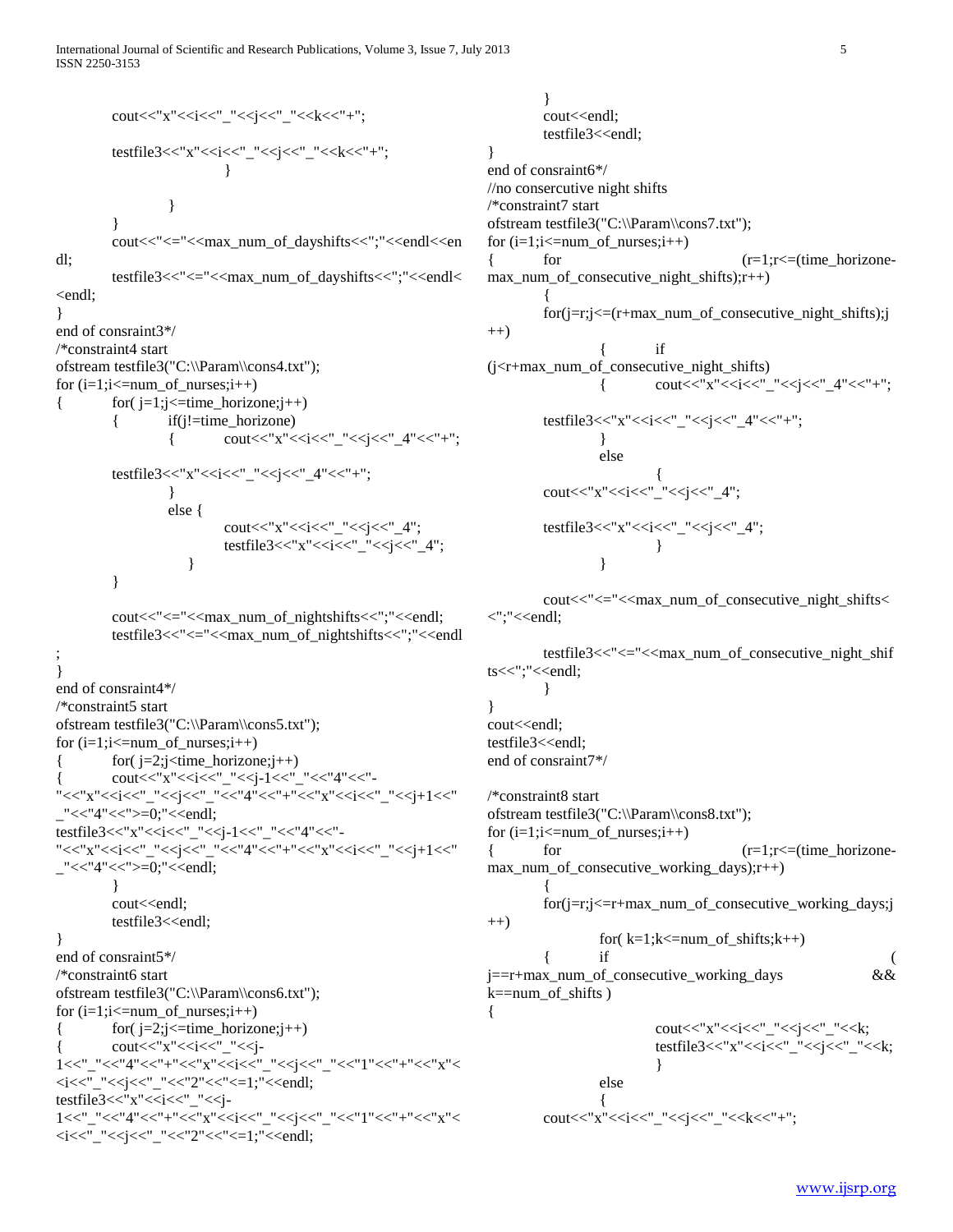testfile3<<"x"<<i<<"\_"<<j<<"\_"<<k<<"+"; } } //testfile<<"x"<<i<<"\_"<<j<<"\_"<<k<<"+")} cout<<"<="<<max\_num\_of\_consecutive\_working\_days <<";"<<endl<<endl; testfile3<<"<="<<max\_num\_of\_consecutive\_working\_ days<<";"<<endl<<endl; } } cout<<endl<<endl; testfile3<<endl<<endl; end of constraint8 \*/

//binormial variables /\*binomial variables start ofstream testfile3("C:\\Param\\binomial.txt"); for  $(i=1;i=num of$  nurses; $i++)$ {  $f(x) = \frac{1}{i}$ ;  $\leq f(x) = \frac{1}{i}$ 

$$
\begin{array}{l}\n\text{for } (j-1, j<-time\_nonzone, j++) \\
\{\n\text{for } (k=1; k<-num\_of\_shifts; k++)\n\} \\\n\text{cout} <<"\n\text{@bin}(x" << i < \text{``} < \text{``} < < k < \text{''})\n\end{array}
$$

testfile3<<"@bin(x"<<i<<"\_"<<j<<"\_"<<k<<");"<<end

l;

```
}
}
cout<<"end";
testfile3<<"end";
end of binomial variables */
getch();
return 0;
}
```
}

#### **REFERENCES**

- [1] R.M. Karp, Reducibility among combinatorial problems, in: R.E. Miller, J.W. Thatcher (Eds.), Complexity of Computer Computations, Plenum Press, New York, 1972, pp.85–103.
- [2] E.K. Burke, G. Kendall (Eds.), Search Methodologies: Introductory Tutorials in Optimization and Decision Support Techniques, Springer, 2005.
- [3] E.K. Burke, P. De Causmaecker, G. Vanden Berghe, H. Landeghem, The state of the art of nurse rostering, Journal of Scheduling 7 (6) (2004) 441– 499.
- [4] B. Cheang, H. Li, A. Lim, B. Rodrigues, Nurse rostering problems A bibliographic survey, European Journal of Operational Research 151 (2003) 447–460.
- [5] D. Sitompul, S. Randhawa, Nurse scheduling models: A state-of-the-art review, Journal of the Society of Health Systems 2 (1990) 62–72.
- [6] J. Bard, H.W. Purnomo, Preference scheduling for nurses using column generation, European Journal of Operational Research 164 (2005) 510–534.
- [7] N. Beaumont, Scheduling staff using mixed integer programming, European Journal of Operational Research 98 (1997) 473–484.
- [8] Berrada, J.A. Ferland, P. Michelon, A multi-objective approach to nurse scheduling with both hard and soft constraints, Socio-Economic Planning Science 30 (1996) 183–193.
- [9] A. Ikegami, A. Niwa, A subproblem-centric model and approach to the nurse scheduling problem, Mathematical Programming 97 (2003) 517–541.
- [10] M. Warner, J. Prawda, A mathematical programming model for scheduling nursing personnel in a hospital, Management Science 19 (1972) 411–422.
- [11] L.D. Smith, D. Bird, A. Wiggins, A computerized system to schedule nurses that recognizes staff preferences, Hospital and Health Service Administration (1979) 19–35.
- [12] R. Blau, Multishift personnel scheduling with a microcomputer, Personnel Administrator 20 (1985) 43–58.
- [13] U. Aickelin, K. Dowsland, Exploiting problem structure in a genetic algorithm approach to a nurse rostering problem, Journal of Scheduling 3 (2000) 139–153.
- [14] U. Aickelin, K. Dowsland, An indirect genetic algorithm for a nurse scheduling problem, Computers and Operations Research 31 (2004) 761– 778.
- [15] E.K. Burke, P. Cowling, P. De Causmaecker, G. Vanden Berghe, A memetic approach to the nurse rostering problem, Applied Intelligence 15 (2001) 199–214.
- [16] F.F. Easton, N. Mansour, A distributed genetic algorithm for deterministic and stochastic labor scheduling problems, European Journal of Operational Research 118(1999) 505–523.
- [17] H. Kawanaka, K. Yamamoto, T. Yoshikawa, T. Shinigi, S. Tsuruoka, Genetic algorithm with the constraints for nurse scheduling problem, in: Proceedings of Congress on Evolutionary Computation (CEC), 2001, pp. 1123–1130.
- [18] .M.J. Brusco, L.W. Jacobs, A simulated annealing approach to the cyclic staff-scheduling problem, Naval Research Logistics 40 (1993) 69–84.
- [19] E.K. Burke, P. De Causmaecker, G. Vanden Berghe, A hybrid tabu search algorithm for the nurse rostering problem, Lecture Notes in Artificial Intelligence, 1585, Springer,1999. pp. 187–194.
- [20] E.K. Burke, T. Curtis, G. Post, R. Qu, B. Veltman, A hybrid heuristic ordering and variable neighbourhood search for the nurse rostering problem, European Journal of Operational Research 188 (2008) 330–341.
- [21] E.K. Burke, P. De Causmaecker, S. Petrovic, G. Vanden Berghe, Variable neighborhood search for nurse rostering problems, in: M.G.C. Resende, J.P. De Sousa (Eds.), Metaheuristics: Computer Decision-Making (Combinatorial Optimization Book Series), Kluwer, 2004, pp. 153–172 (Chapter 7).
- [22] E.K.Burke, Jingpeng Li, Rong Qu, A hybrid model of Integer Programming and Variable Neighbourhood Search for Highly-Constrained Nurse Restering Problems, European Journal of Operational Research 203 (2010) 484–493.
- [23] U. Aickelin, J. Li, An estimation of distribution algorithm for nurse scheduling, Annals of Operations Research 155 (2007) 289–309.
- [24] U. Aickelin, K. Dowsland, An indirect genetic algorithm for a nurse scheduling problem, Computers and Operations Research 31 (2004) 761– 778.
- [25] P. Hansen, N. Mladenovic´ , Variable neighbourhood search: Principles and applications, European Journal of Operational Research 130 (1999) 449– 467.
- [26] P. Brucker, R. Qu, E.K. Burke, G. Post, A decomposition, construction and post-processing approach for a specific nurse rostering problem, in: Proceedings of the Second Multidisciplinary International Scheduling: Theory and Applications Conference (MISTA), 2005, pp. 397–406.

# **AUTHORS**

**First Author** – P.Paramadevan, B.Sc,M.Sc, Department of Mathematics, Eastern University, Sri Lanka, Vantharumoolai, paramdeve@yahoo.com.au, param@esn.ac.lk **Second Author** – W.B.Daundasekera,B.Sc,M.Sc,Ph.D,

Associate Professor, Department of Mathematics, University of Peradeniya, Sri Lanka, wbd@pdn.ac.lk

**Correspondence Author** – W.B.Daundasekera,B.Sc,M.Sc,Ph.D, Associate Professor, Department of Mathematics, University of Peradeniya, Sri Lanka, wbd@pdn.ac.lk